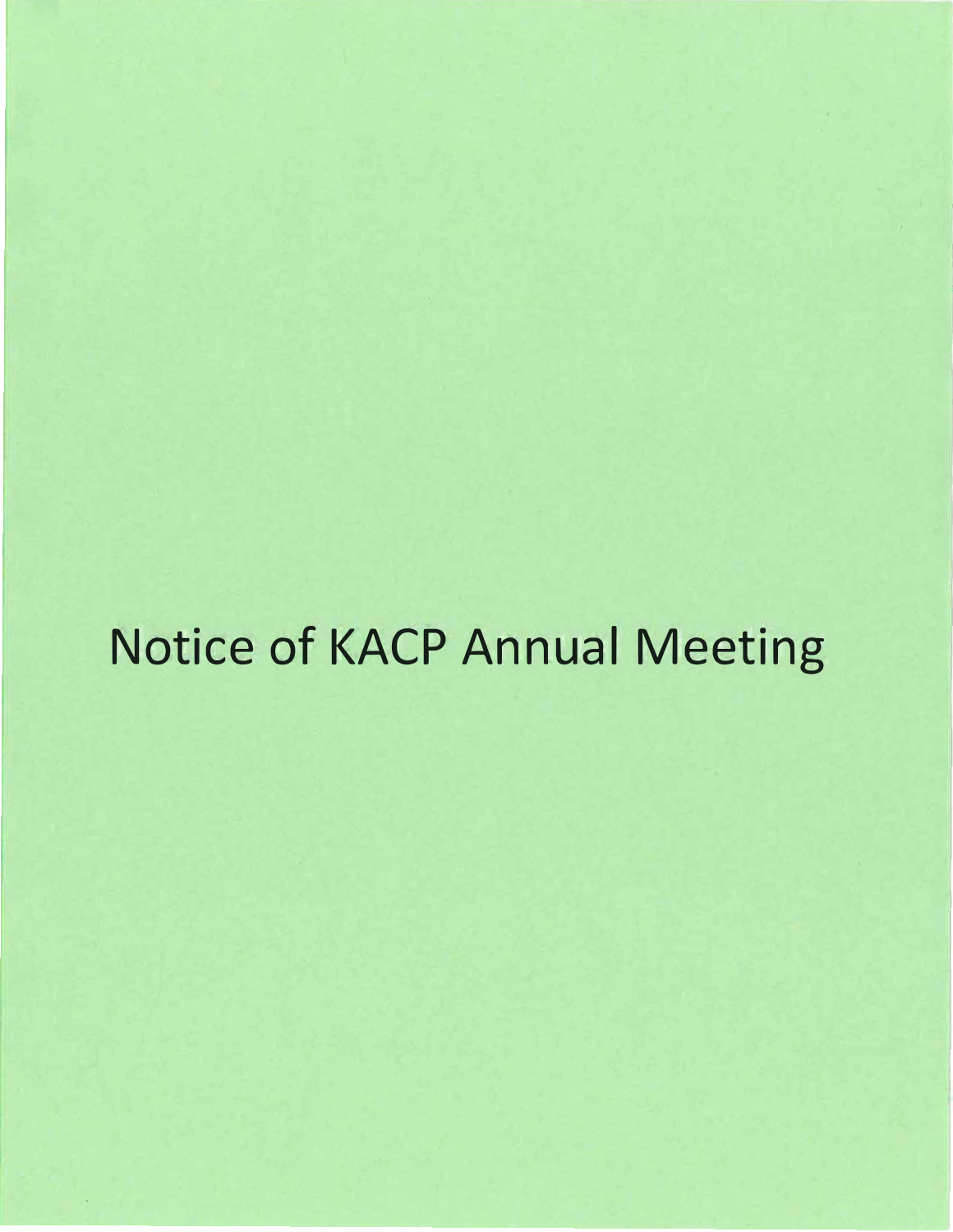# **Kentucky Assigned Claims Plan**

# **Notice of Annual Meeting**

Pursuant to Section 3, Rule 9, Rules and Regulations of the Kentucky Assigned Claims Plan, the Annual Meeting will be at 10:30 A.M. Thursday May 12, 2022 held via teleconference.

The Agenda will be:

- 1. Call to Order
- 2. Roll Call
- 3. Anti-Trust Preamble
- 4. Approval of Minutes
- 5. Selection of Governing Committee
- 6. Other Business
- 7. Adjournment

If you are unable to attend, please notify our office and consider providing a proxy.

tephy / hour 110 k

Mark Hillis Manager

Cc: Governing Committee Members Shawn Boggs, Kentucky Department of Insurance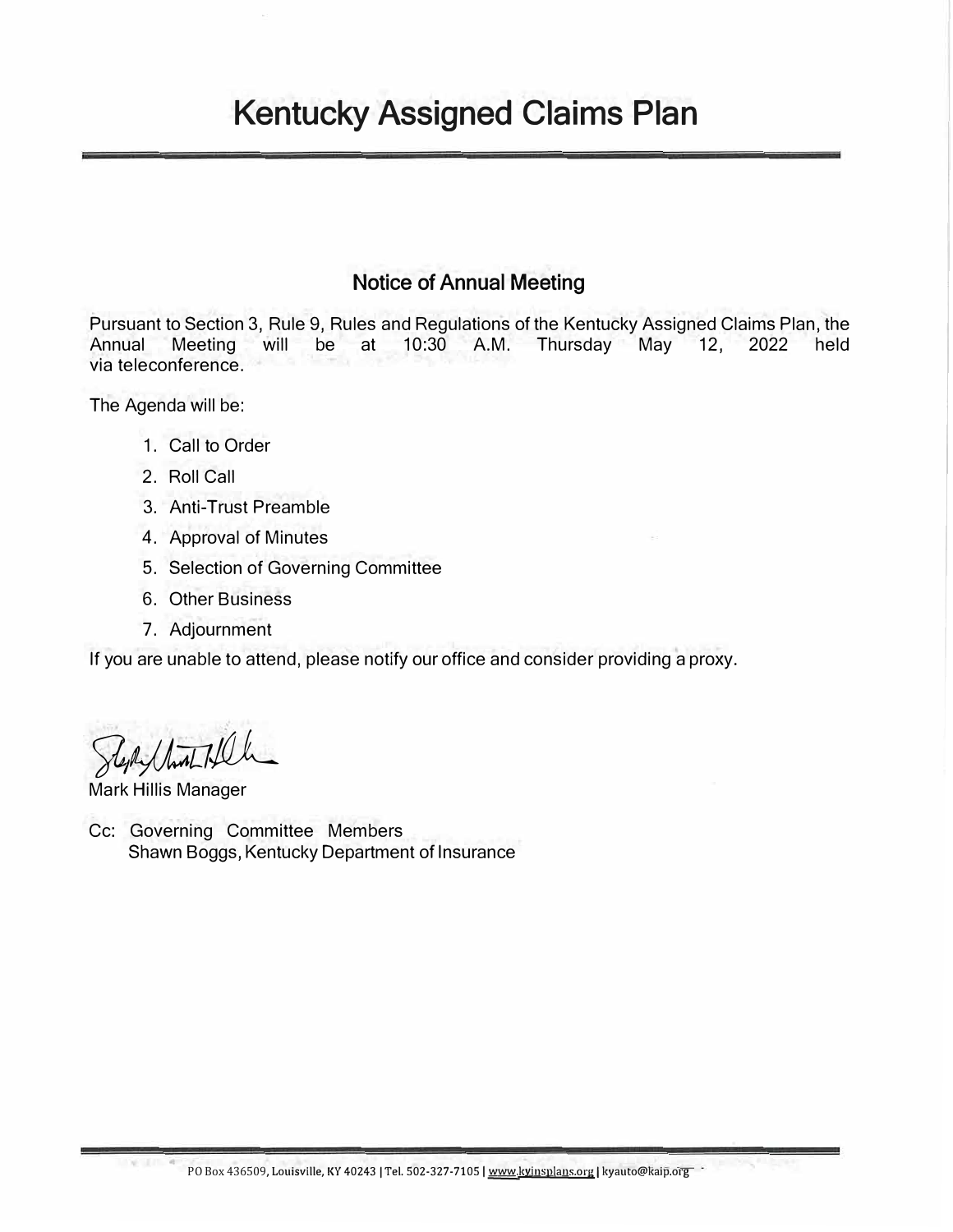2

# KACP Governing Committee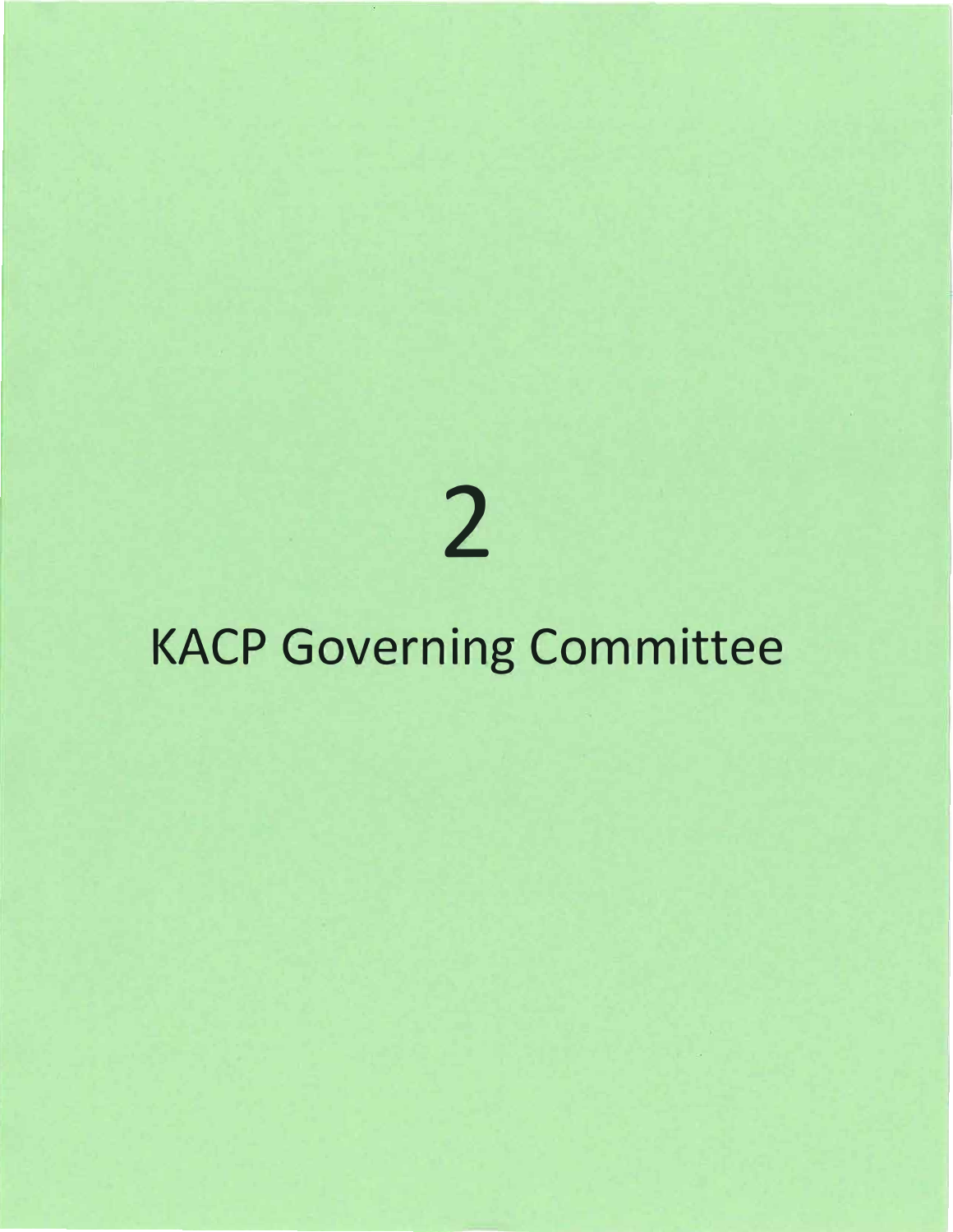# **KENTUCKY ASSIGNED CLAIMS PLAN Governing Committee**

| Owen K. Caster, Chairperson<br><b>Progressive Insurance Company</b><br>9520 Ormbsy Station Road, Suite 200<br>P O Box 436989<br>Louisville, Kentucky 40223<br>Email Address: owen_caster@progressive.com | 502-909-3584 |
|----------------------------------------------------------------------------------------------------------------------------------------------------------------------------------------------------------|--------------|
| Allison "Brooke" McNeil, Vice-Chairperson<br><b>Grange Insurance Company</b>                                                                                                                             | 800-837-0801 |
| PO Box 183243                                                                                                                                                                                            |              |
| Columbus, OH 43218                                                                                                                                                                                       |              |
| Email Address: McNeilB@grangeinsurance.com                                                                                                                                                               |              |
| Karen Perdue, CPCU, AIC, AIM, AU, FCLA<br>Kentucky Farm Bureau Mut. Ins. Co.                                                                                                                             | 502-495-5000 |
| 9201 Bunsen Parkway                                                                                                                                                                                      |              |
| P O Box 20700                                                                                                                                                                                            |              |
| Louisville, Kentucky 40250-0700                                                                                                                                                                          |              |
| Email Address: Karen.Perdue@kyfb.com                                                                                                                                                                     |              |
| <b>Taylor Martin</b>                                                                                                                                                                                     | 352-384-5935 |
| <b>Nationwide Insurance Company</b>                                                                                                                                                                      |              |
| 3300 SW Williston Road                                                                                                                                                                                   |              |
| Gainesville, FL 32608                                                                                                                                                                                    |              |
| Email Address: taylor.martin@nationwide.com                                                                                                                                                              |              |
| <b>Scot McFarland</b>                                                                                                                                                                                    | 615-884-6514 |
| <b>Allstate Insurance Company</b>                                                                                                                                                                        |              |
| 555 Marriott Drive                                                                                                                                                                                       |              |
| Suite 850                                                                                                                                                                                                |              |
| Nashville, TN 37214                                                                                                                                                                                      |              |
| Email Address: Scot.McFarland@Allstate.com                                                                                                                                                               |              |
| Michael D. Thompson                                                                                                                                                                                      | 866-548-5127 |
| <b>Liberty Mutual / Safeco Insurance Company</b>                                                                                                                                                         |              |
| Marlton Executive Park- Ste 201                                                                                                                                                                          |              |
| 701 Route 73 South                                                                                                                                                                                       |              |
| Marlton, NJ 08053                                                                                                                                                                                        |              |
| Email Address: Michael0327.Thompson@LibertyMutual.com                                                                                                                                                    |              |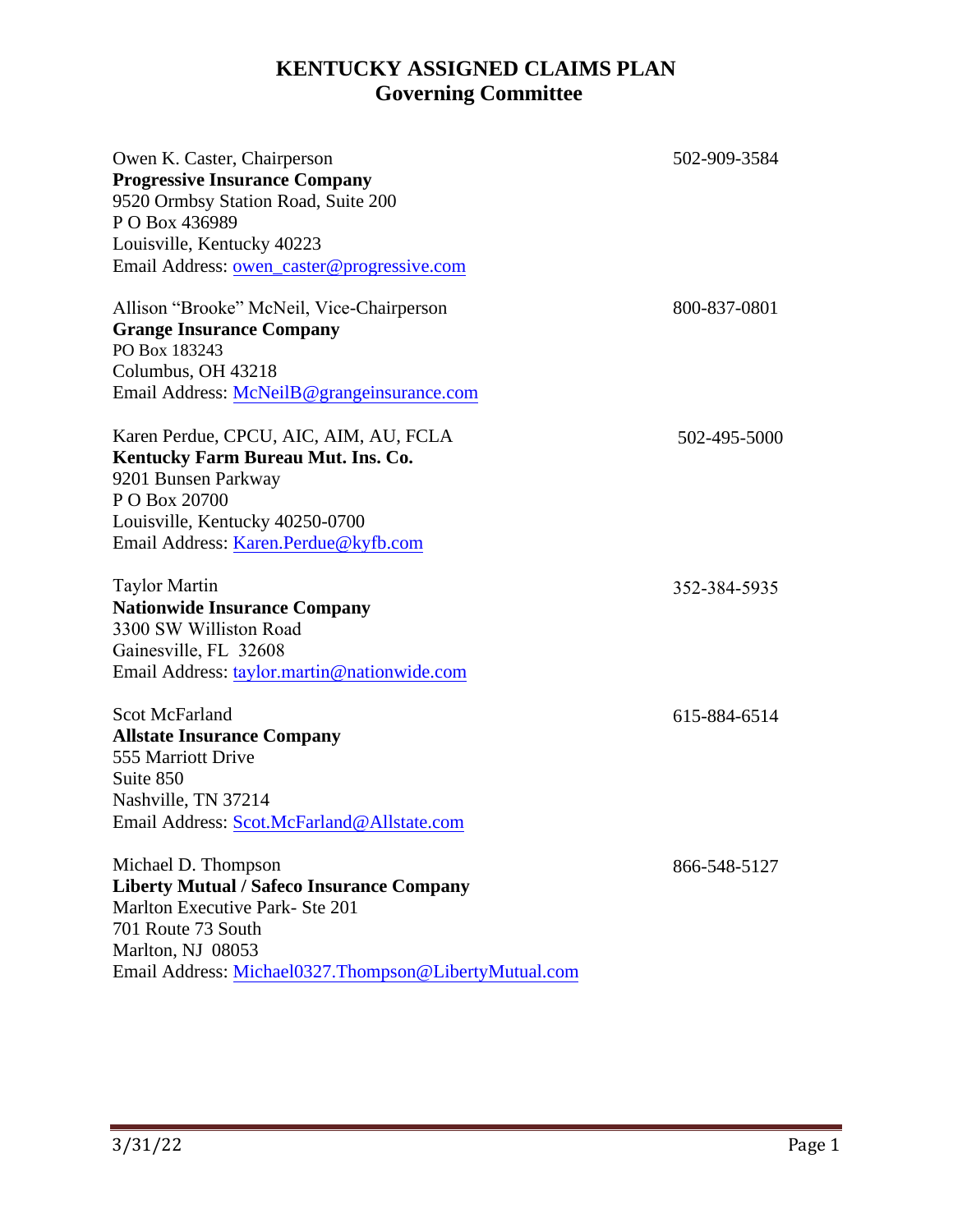# **KENTUCKY ASSIGNED CLAIMS PLAN Governing Committee**

| <b>Aubrey Chewning</b>                         | 216-643-2228 |
|------------------------------------------------|--------------|
| <b>Travelers Insurance Company</b>             |              |
| PO Box 430                                     |              |
| Buffalo, NY 14240                              |              |
| Email Address: ACHEWNIN@travelers.com          |              |
|                                                |              |
| Kimberly McCollom                              | 615-692-7023 |
| <b>State Farm Mutual Automobile Ins. Co.</b>   |              |
| 2500 Memorial Blvd                             |              |
| Murfreesboro, TN 37131                         |              |
| Email Address: kim.mccollom.ccdh@statefarm.com |              |
| <b>Shawn Boggs</b>                             | 502-564-3630 |
| Deputy Commissioner                            |              |
| <b>Kentucky Department of Insurance</b>        |              |
| P.O. Box 517                                   |              |
| Frankfort, Kentucky 40602-0517                 |              |
| Email Address: Shawn.Boggs@ky.gov              |              |
| Mark Hillis                                    |              |
| Secretary-Treasurer and Plan Manager           | 502-327-7105 |
| <b>Kentucky Assigned Claims Plan</b>           |              |
| PO Box 436509                                  |              |
| Louisville, Kentucky 40243                     |              |
| Email Address: shillis@kyfairplan.com          |              |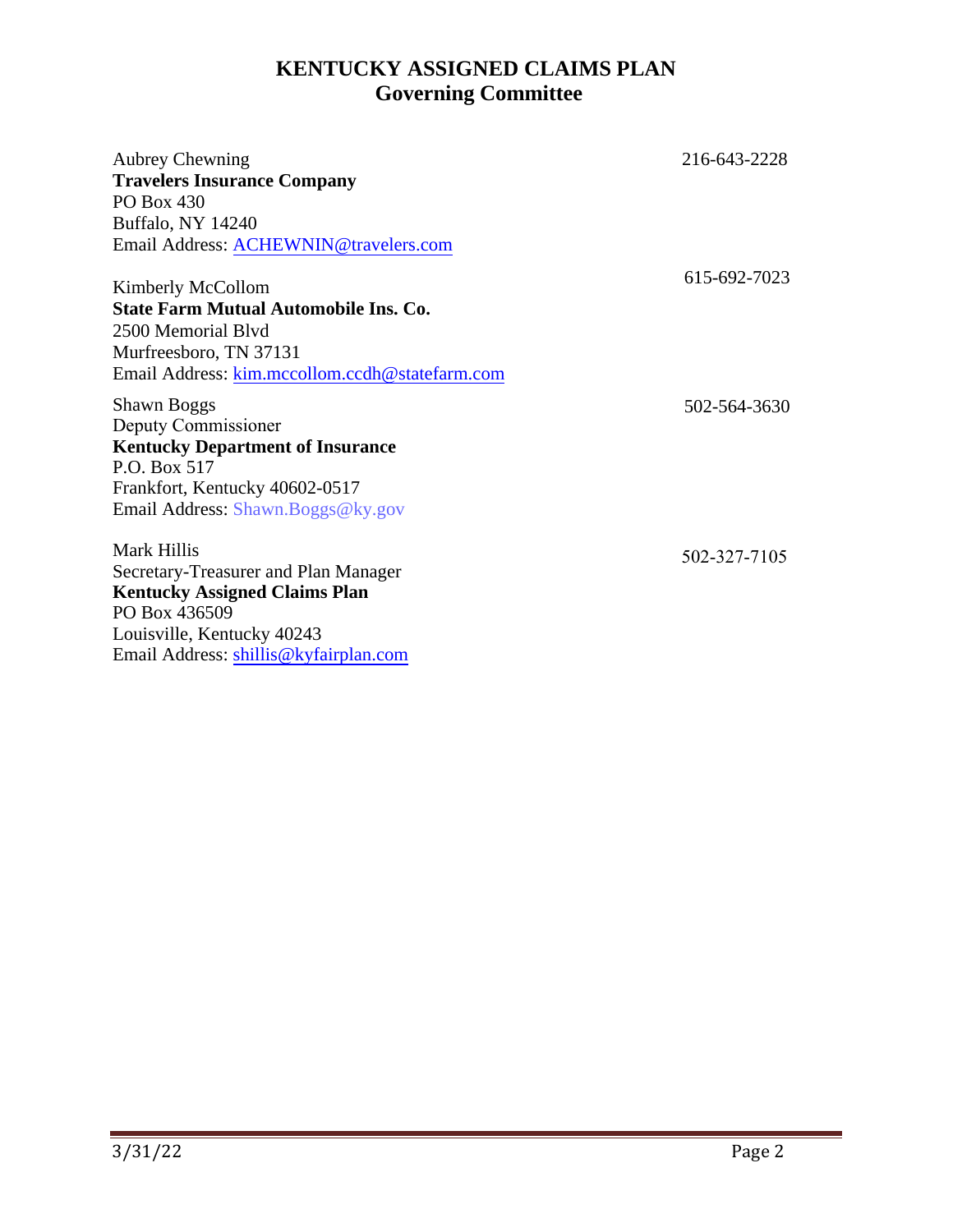3

# KACP Anti-Trust Preamble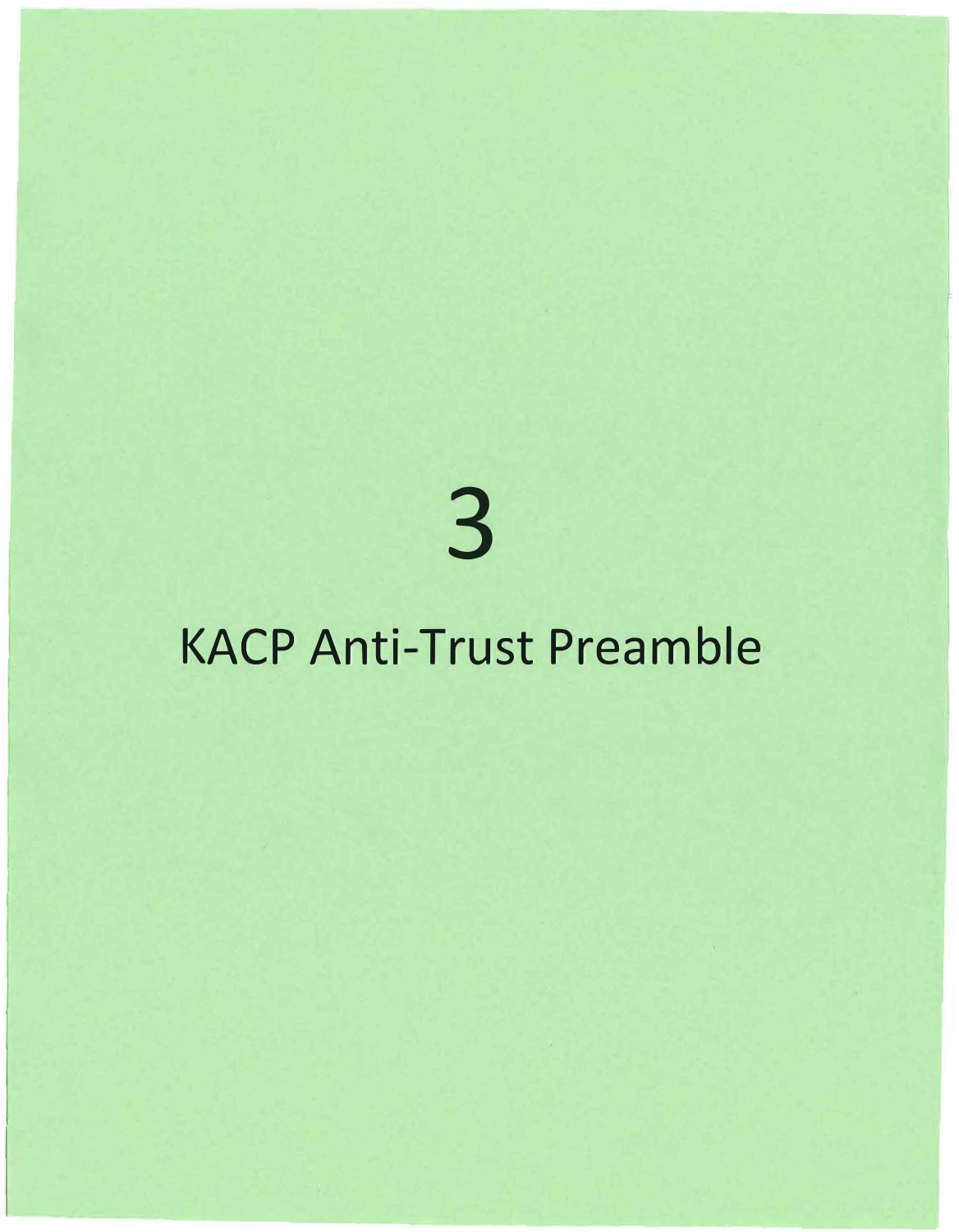#### Anti-Trust Preamble

We are here to discuss and act on matters relating to the business of the **Kentucky Assigned Claims Plan** and not to discuss or pursue the business interest of our individual companies. We should proceed with caution and alertness towards the requirements and prohibitions of federal and state anti-trust laws. We should not engage in discussions – either at this meeting or in private conversations – of our individual's companies plans or contemplated activities. We should concern ourselves only with the business of the Kentucky Assigned Claims Plan as set forth in the agenda for this meeting. Only shared market matters may be discussed at shared market meetings and each company's voluntary market plans cannot be discussed.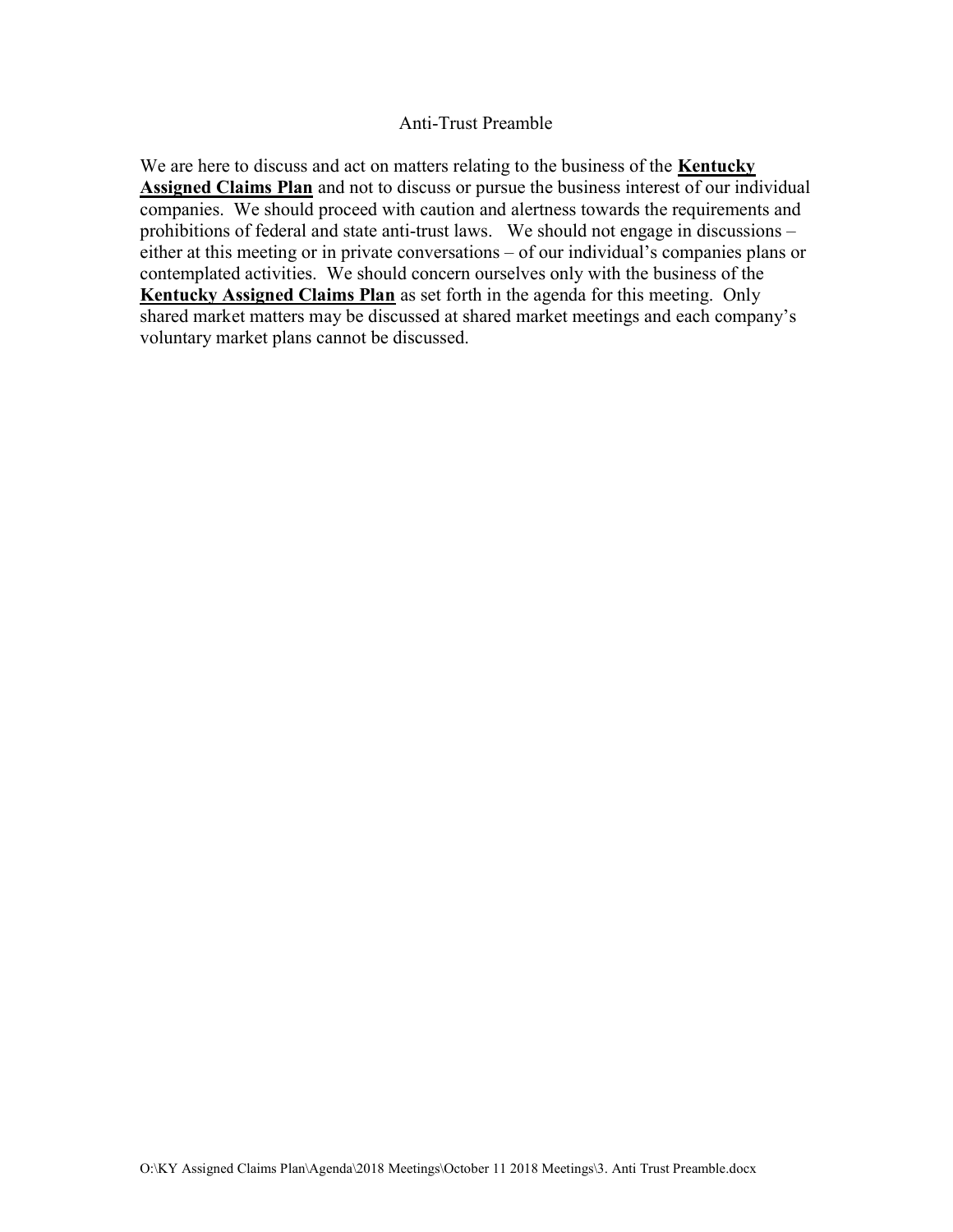# **4a**

# Minutes KACP 2021 Annual Meeting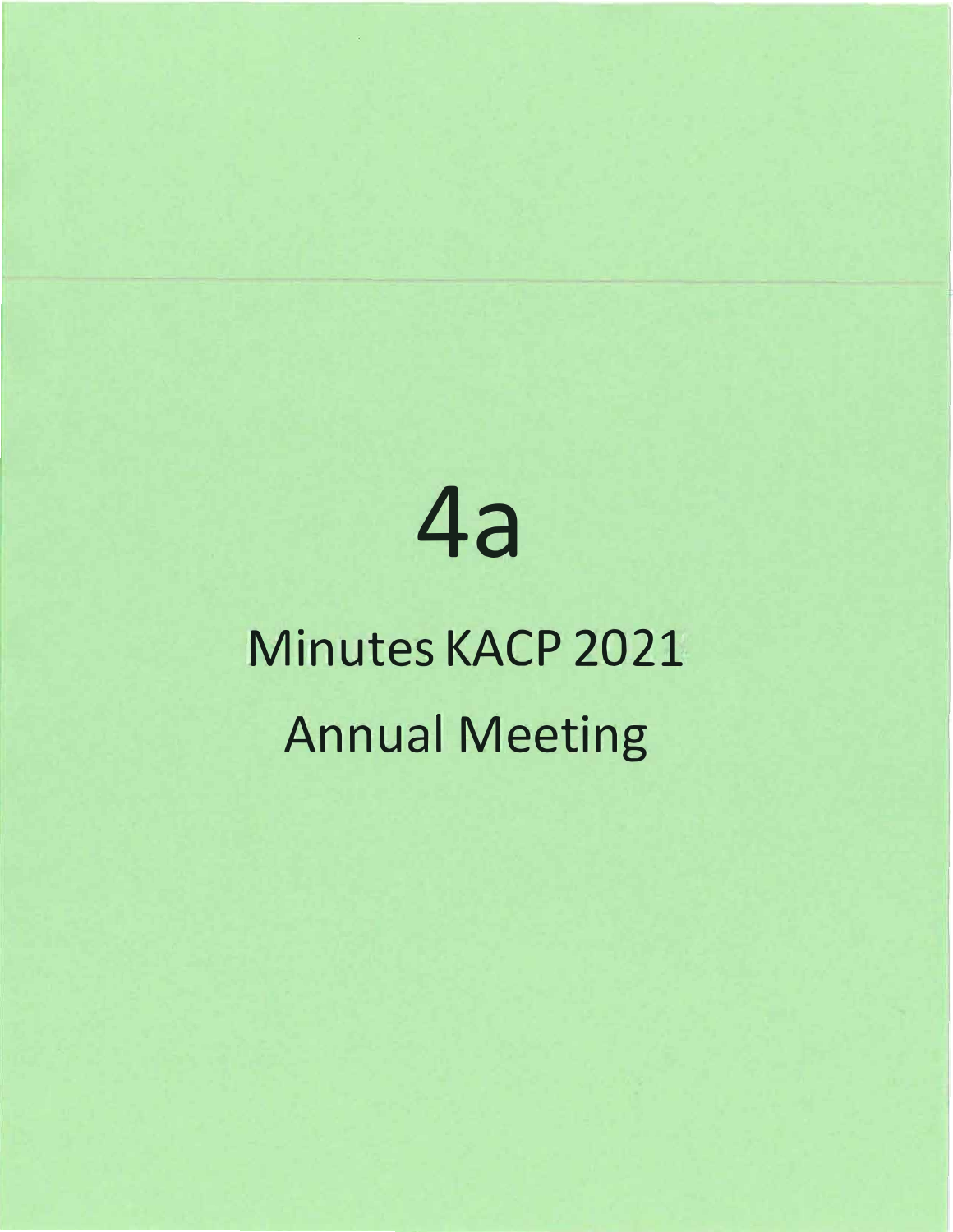# **Kentucky Assigned Claims Plan Annual Meeting May 13, 2021 Minutes**

The Annual Meeting of the Kentucky Assigned Claims Plan was held at 10:30 AM on May 13, 2021 via virtual platform.

# **Those in attendance were:**

| <b>Governing Committee:</b> |                                    |
|-----------------------------|------------------------------------|
| Owen K. Caster (Chair)      | Progressive Insurance Co.          |
| <b>Taylor Martin</b>        | Nationwide Insurance Co.           |
| <b>Scot McFarland</b>       | Allstate Insurance Co.             |
| Kimberly McCollom           | State Farm Insurance Co.           |
| Karen Perdue                | Kentucky Farm Bureau Insurance Co. |
| <b>Tyler Pilkington</b>     | State Automobile Ins. Co.          |
| Michael D. Thompson         | Liberty Mutual, Safeco Ins. Co.    |
| <b>Aubrey Chewning</b>      | Travelers Insurance Co.            |
| Staff:                      |                                    |
| Mark Hillis                 | <b>Secretary Treasurer</b>         |
| Melissa Chlon               | <b>Assistant Director</b>          |
| Erin Lux                    | Assistant Plans Manager            |
| <b>Becky Darst</b>          | Claims Manager                     |

# **Guests**:

Carrie Manor

Sarah Antle, CPA Christa Hobe McKenzie Carter Shawn Boggs

Deming, Malone, Livesay & Ostroff Liberty Mutual, Safeco Ins. Co. Shelter Insurance Co. Kentucky Department of Insurance

Claims Supervisor

# **1. Call to Order**

Mr. Caster called the meeting to order.

# **2. Roll Call**

Mr. Caster conducted roll call to confirm attendees and noted a quorum was present. Brooke McNeil was represented by proxy to Karen Perdue.

# **3. Anti-Trust Preamble**

Mr. Caster reminded the Committee that everyone was bound by the Anti-Trust Preamble provided in the meeting documents.